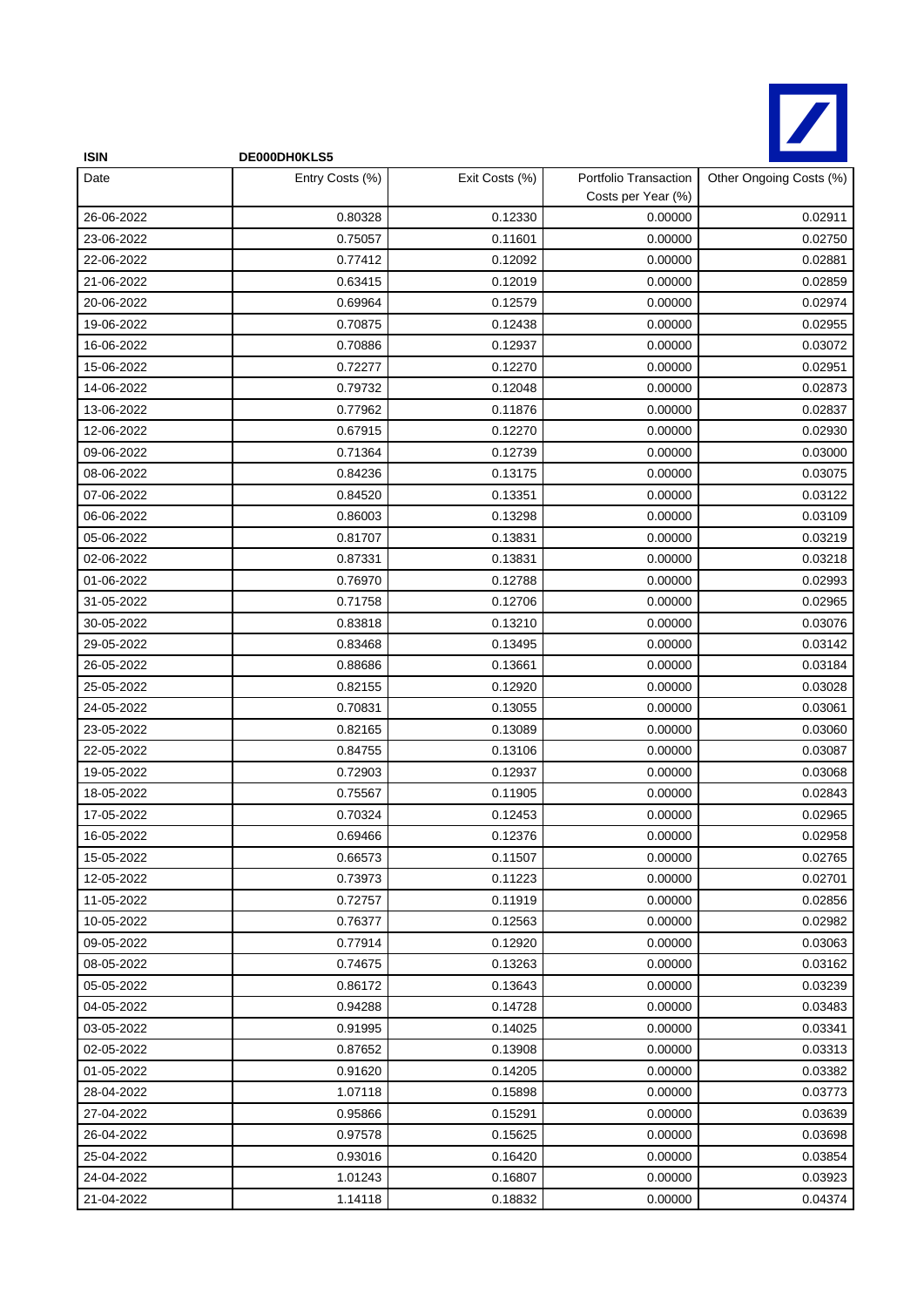| 20-04-2022 | 1.15471 | 0.21459 | 0.00000 | 0.04930 |
|------------|---------|---------|---------|---------|
| 19-04-2022 | 1.12953 | 0.20921 | 0.00000 | 0.04846 |
| 18-04-2022 | 1.50049 | 0.25189 | 0.00000 | 0.05854 |
| 13-04-2022 | 1.45881 | 0.24450 | 0.00000 | 0.05625 |
| 12-04-2022 | 1.41170 | 0.23529 | 0.00000 | 0.05453 |
| 11-04-2022 | 1.38866 | 0.21459 | 0.00000 | 0.04958 |
| 10-04-2022 | 1.24250 | 0.20492 | 0.00000 | 0.04714 |
| 07-04-2022 | 1.13560 | 0.19763 | 0.00000 | 0.04564 |
| 06-04-2022 | 1.14551 | 0.18519 | 0.00000 | 0.04272 |
| 05-04-2022 | 1.18319 | 0.18450 | 0.00000 | 0.04251 |
| 04-04-2022 | 1.15517 | 0.19841 | 0.00000 | 0.04538 |
| 03-04-2022 | 1.17044 | 0.20534 | 0.00000 | 0.04674 |
| 31-03-2022 | 1.10651 | 0.20161 | 0.00000 | 0.04577 |
| 30-03-2022 | 1.22573 | 0.20704 | 0.00000 | 0.04672 |
| 29-03-2022 | 1.20530 | 0.20661 | 0.00000 | 0.04665 |
| 28-03-2022 | 1.29191 | 0.20450 | 0.00000 | 0.04672 |
| 27-03-2022 | 1.26366 | 0.21459 | 0.00000 | 0.04905 |
| 25-03-2022 | 1.31508 | 0.23697 | 0.00000 | 0.05410 |
| 24-03-2022 | 1.30827 | 0.21368 | 0.00000 | 0.04885 |
| 23-03-2022 | 1.24121 | 0.21186 | 0.00000 | 0.04834 |
| 22-03-2022 | 1.19047 | 0.21368 | 0.00000 | 0.04883 |
| 21-03-2022 | 1.23484 | 0.21505 | 0.00000 | 0.04885 |
| 18-03-2022 | 1.38259 | 0.22173 | 0.00000 | 0.05037 |
| 17-03-2022 | 1.32098 | 0.22371 | 0.00000 | 0.05093 |
| 16-03-2022 | 1.18053 | 0.20161 | 0.00000 | 0.04617 |
| 15-03-2022 | 1.08164 | 0.20202 | 0.00000 | 0.04619 |
| 14-03-2022 | 1.19476 | 0.23095 | 0.00000 | 0.05298 |
| 11-03-2022 | 1.39576 | 0.24938 | 0.00000 | 0.05713 |
| 10-03-2022 | 1.31311 | 0.22883 | 0.00000 | 0.05213 |
| 09-03-2022 | 1.66531 | 0.27027 | 0.00000 | 0.06215 |
| 08-03-2022 | 1.64343 | 0.26385 | 0.00000 | 0.06106 |
| 07-03-2022 | 1.47021 | 0.25126 | 0.00000 | 0.05823 |
| 04-03-2022 | 1.36967 | 0.21786 | 0.00000 | 0.04977 |
| 03-03-2022 | 1.39572 | 0.22222 | 0.00000 | 0.05047 |
| 02-03-2022 | 1.32250 | 0.21552 | 0.00000 | 0.04902 |
| 01-03-2022 | 1.12831 | 0.19569 | 0.00000 | 0.04388 |
| 28-02-2022 | 1.22619 | 0.18868 | 0.00000 | 0.04251 |
| 25-02-2022 | 1.05782 | 0.18484 | 0.00000 | 0.04161 |
| 24-02-2022 | 1.47247 | 0.21739 | 0.00000 | 0.04869 |
| 23-02-2022 | 1.15372 | 0.18484 | 0.00000 | 0.04102 |
| 22-02-2022 | 1.19132 | 0.18282 | 0.00000 | 0.04063 |
| 21-02-2022 | 1.11069 | 0.17606 | 0.00000 | 0.03902 |
| 18-02-2022 | 1.08365 | 0.17953 | 0.00000 | 0.03979 |
| 17-02-2022 | 0.99578 | 0.17483 | 0.00000 | 0.03879 |
| 16-02-2022 | 1.10133 | 0.16750 | 0.00000 | 0.03709 |
| 15-02-2022 | 0.98004 | 0.16611 | 0.00000 | 0.03690 |
| 14-02-2022 | 1.10436 | 0.17271 | 0.00000 | 0.03845 |
| 11-02-2022 | 0.98796 | 0.15649 | 0.00000 | 0.03465 |
| 10-02-2022 | 0.92511 | 0.16340 | 0.00000 | 0.03600 |
| 09-02-2022 | 0.88825 | 0.16051 | 0.00000 | 0.03543 |
| 08-02-2022 | 0.94613 | 0.15314 | 0.00000 | 0.03386 |
| 07-02-2022 | 0.95026 | 0.15038 | 0.00000 | 0.03319 |
| 04-02-2022 | 0.93176 | 0.14663 | 0.00000 | 0.03227 |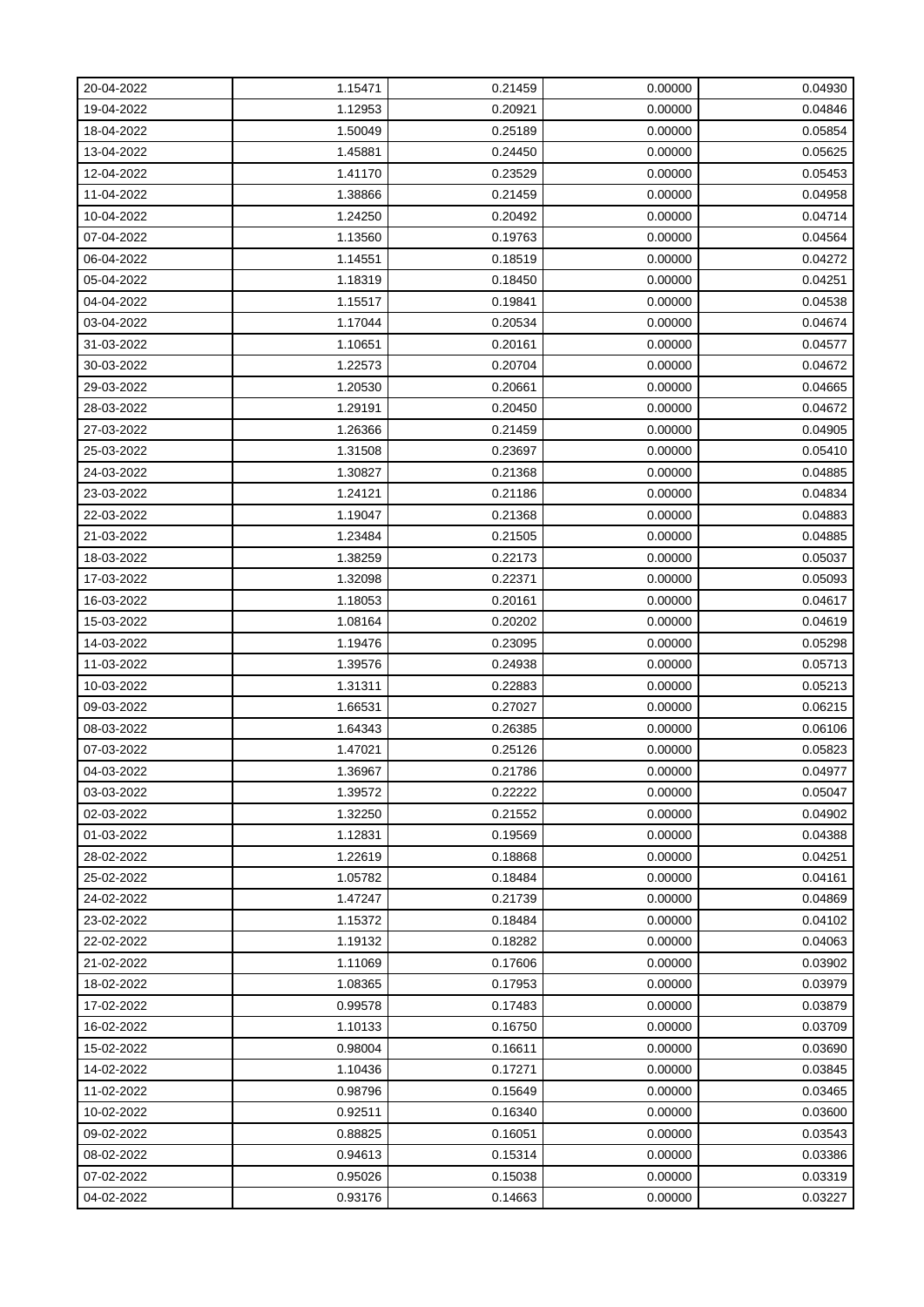| 03-02-2022 | 0.92360 | 0.14472 | 0.00000 | 0.03232 |
|------------|---------|---------|---------|---------|
| 02-02-2022 | 0.84082 | 0.14859 | 0.00000 | 0.03320 |
| 01-02-2022 | 0.96183 | 0.14728 | 0.00000 | 0.03298 |
| 31-01-2022 | 0.91577 | 0.14409 | 0.00000 | 0.03252 |
| 28-01-2022 | 0.80559 | 0.14599 | 0.00000 | 0.03310 |
| 27-01-2022 | 0.99190 | 0.15873 | 0.00000 | 0.03578 |
| 26-01-2022 | 1.00559 | 0.17513 | 0.00000 | 0.03916 |
| 25-01-2022 | 0.89794 | 0.17007 | 0.00000 | 0.03800 |
| 24-01-2022 | 1.00937 | 0.18553 | 0.00000 | 0.04136 |
| 21-01-2022 | 1.15815 | 0.18762 | 0.00000 | 0.04178 |
| 20-01-2022 | 1.15845 | 0.18182 | 0.00000 | 0.04045 |
| 19-01-2022 | 1.01093 | 0.17036 | 0.00000 | 0.03791 |
| 18-01-2022 | 0.98022 | 0.15337 | 0.00000 | 0.03400 |
| 17-01-2022 | 0.90300 | 0.15723 | 0.00000 | 0.03475 |
| 14-01-2022 | 1.02237 | 0.15873 | 0.00000 | 0.03497 |
| 13-01-2022 | 0.89710 | 0.15748 | 0.00000 | 0.03468 |
| 12-01-2022 | 0.92909 | 0.14706 | 0.00000 | 0.03267 |
| 11-01-2022 | 0.83249 | 0.14641 | 0.00000 | 0.03259 |
| 10-01-2022 | 0.80595 | 0.14245 | 0.00000 | 0.03174 |
| 07-01-2022 | 0.78994 | 0.13774 | 0.00000 | 0.03077 |
| 06-01-2022 | 0.70394 | 0.13755 | 0.00000 | 0.03076 |
| 05-01-2022 | 0.83149 | 0.15175 | 0.00000 | 0.03394 |
| 04-01-2022 | 0.81550 | 0.14925 | 0.00000 | 0.03339 |
| 03-01-2022 | 0.88893 | 0.15773 | 0.00000 | 0.03512 |
| 31-12-2021 | 0.82288 | 0.15015 | 0.00000 | 0.03354 |
| 30-12-2021 | 0.93581 | 0.14684 | 0.00000 | 0.03286 |
| 29-12-2021 | 1.02160 | 0.15504 | 0.00000 | 0.03476 |
| 28-12-2021 | 0.87931 | 0.15408 | 0.00000 | 0.03441 |
| 27-12-2021 | 0.84902 | 0.14620 | 0.00000 | 0.03271 |
| 23-12-2021 | 0.94745 | 0.14903 | 0.00000 | 0.03331 |
| 22-12-2021 | 0.82722 | 0.14286 | 0.00000 | 0.03205 |
| 21-12-2021 | 0.96039 | 0.14388 | 0.00000 | 0.03223 |
| 20-12-2021 | 0.81637 | 0.13966 | 0.00000 | 0.03139 |
| 17-12-2021 | 0.81464 | 0.14493 | 0.00000 | 0.03237 |
| 16-12-2021 | 0.76658 | 0.13661 | 0.00000 | 0.03057 |
| 15-12-2021 | 0.84458 | 0.13141 | 0.00000 | 0.02951 |
| 14-12-2021 | 0.75629 | 0.13755 | 0.00000 | 0.03086 |
| 13-12-2021 | 0.87498 | 0.13680 | 0.00000 | 0.03074 |
| 10-12-2021 | 0.74198 | 0.13175 | 0.00000 | 0.02958 |
| 09-12-2021 | 0.78346 | 0.13928 | 0.00000 | 0.03117 |
| 08-12-2021 | 0.79550 | 0.14184 | 0.00000 | 0.03184 |
| 07-12-2021 | 0.89363 | 0.13928 | 0.00000 | 0.03133 |
| 06-12-2021 | 0.87803 | 0.13986 | 0.00000 | 0.03138 |
| 03-12-2021 | 0.77287 | 0.13812 | 0.00000 | 0.03100 |
| 02-12-2021 | 0.78546 | 0.13947 | 0.00000 | 0.03124 |
| 01-12-2021 | 0.91750 | 0.14706 | 0.00000 | 0.03292 |
| 30-11-2021 | 0.83394 | 0.14859 | 0.00000 | 0.03316 |
| 29-11-2021 | 0.97275 | 0.15848 | 0.00000 | 0.03560 |
| 26-11-2021 | 0.89638 | 0.16000 | 0.00000 | 0.03600 |
| 25-11-2021 | 1.05703 | 0.16287 | 0.00000 | 0.03680 |
| 24-11-2021 | 0.90129 | 0.16340 | 0.00000 | 0.03689 |
| 23-11-2021 | 1.05257 | 0.17241 | 0.00000 | 0.03882 |
| 22-11-2021 | 1.32811 | 0.19920 | 0.00000 | 0.04479 |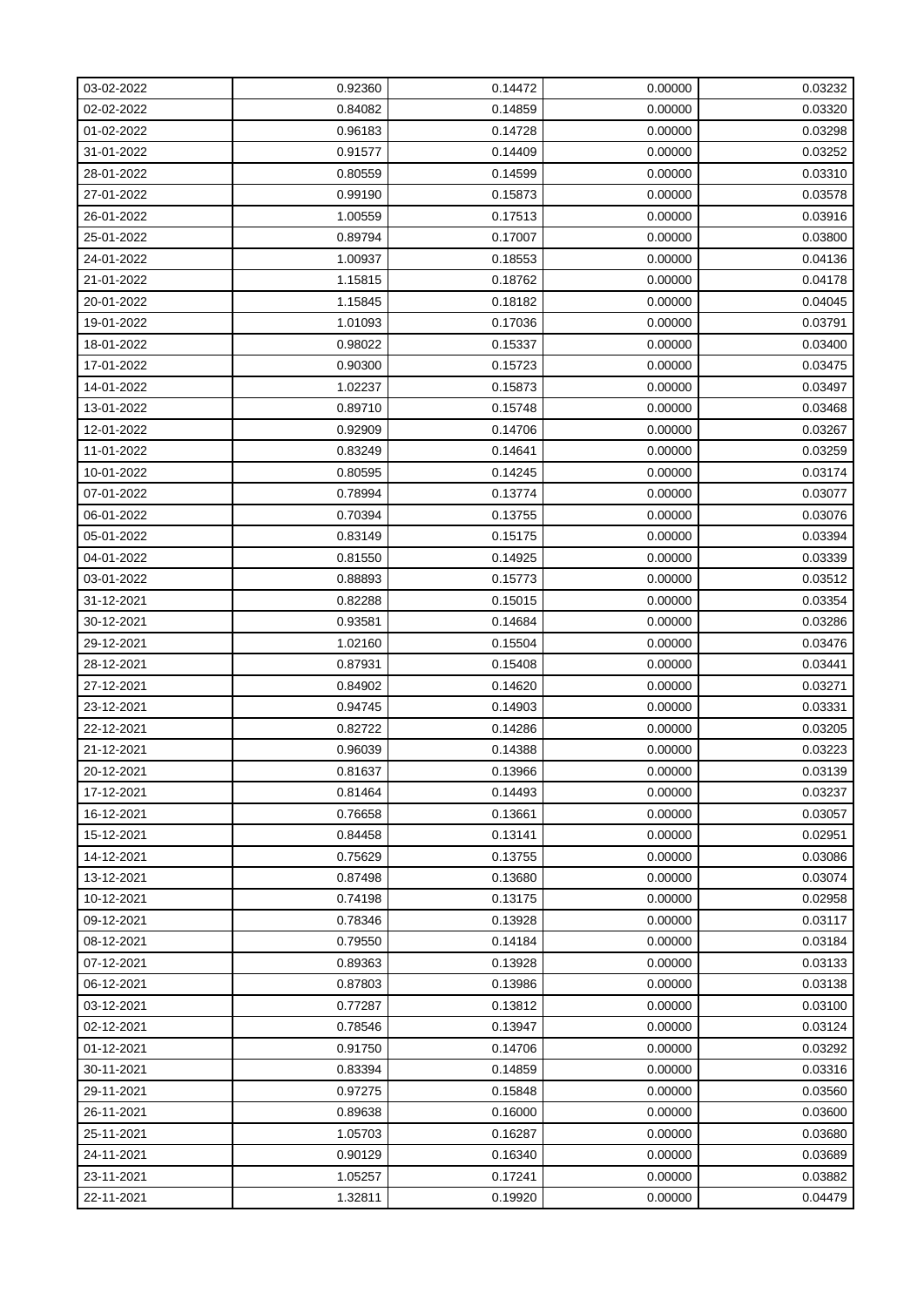| 19-11-2021 | 1.11163 | 0.19646 | 0.00000 | 0.04403 |
|------------|---------|---------|---------|---------|
| 18-11-2021 | 1.28460 | 0.20921 | 0.00000 | 0.04685 |
| 17-11-2021 | 1.30773 | 0.20921 | 0.00000 | 0.04692 |
| 16-11-2021 | 1.36265 | 0.21322 | 0.00000 | 0.04762 |
| 15-11-2021 | 1.33460 | 0.21459 | 0.00000 | 0.04758 |
| 12-11-2021 | 1.15029 | 0.20325 | 0.00000 | 0.04509 |
| 11-11-2021 | 1.36795 | 0.20534 | 0.00000 | 0.04548 |
| 10-11-2021 | 1.02351 | 0.18519 | 0.00000 | 0.04061 |
| 09-11-2021 | 1.04754 | 0.18727 | 0.00000 | 0.04102 |
| 08-11-2021 | 1.01249 | 0.18116 | 0.00000 | 0.03976 |
| 05-11-2021 | 0.96517 | 0.17212 | 0.00000 | 0.03787 |
| 04-11-2021 | 1.03628 | 0.16694 | 0.00000 | 0.03671 |
| 03-11-2021 | 1.08678 | 0.16611 | 0.00000 | 0.03642 |
| 02-11-2021 | 0.94925 | 0.17544 | 0.00000 | 0.03844 |
| 01-11-2021 | 1.05514 | 0.17123 | 0.00000 | 0.03760 |
| 28-10-2021 | 0.94567 | 0.17544 | 0.00000 | 0.03823 |
| 27-10-2021 | 1.15517 | 0.17889 | 0.00000 | 0.03923 |
| 26-10-2021 | 1.04355 | 0.17513 | 0.00000 | 0.03836 |
| 25-10-2021 | 0.98595 | 0.18553 | 0.00000 | 0.04062 |
| 24-10-2021 | 1.09376 | 0.19231 | 0.00000 | 0.04194 |
| 21-10-2021 | 1.07536 | 0.18657 | 0.00000 | 0.04074 |
| 20-10-2021 | 1.03225 | 0.18149 | 0.00000 | 0.03966 |
| 19-10-2021 | 1.14499 | 0.17361 | 0.00000 | 0.03798 |
| 18-10-2021 | 1.03980 | 0.16920 | 0.00000 | 0.03692 |
| 17-10-2021 | 1.05866 | 0.16103 | 0.00000 | 0.03532 |
| 14-10-2021 | 1.02031 | 0.16129 | 0.00000 | 0.03533 |
| 13-10-2021 | 0.88908 | 0.15723 | 0.00000 | 0.03444 |
| 12-10-2021 | 0.86214 | 0.14837 | 0.00000 | 0.03267 |
| 11-10-2021 | 0.80572 | 0.14388 | 0.00000 | 0.03168 |
| 10-10-2021 | 0.90114 | 0.14472 | 0.00000 | 0.03182 |
| 07-10-2021 | 0.90529 | 0.14225 | 0.00000 | 0.03137 |
| 06-10-2021 | 0.84020 | 0.14663 | 0.00000 | 0.03227 |
| 05-10-2021 | 0.87875 | 0.14025 | 0.00000 | 0.03090 |
| 04-10-2021 | 0.81662 | 0.14451 | 0.00000 | 0.03171 |
| 03-10-2021 | 0.82691 | 0.14306 | 0.00000 | 0.03137 |
| 30-09-2021 | 0.80797 | 0.13624 | 0.00000 | 0.02997 |
| 29-09-2021 | 0.73888 | 0.12937 | 0.00000 | 0.02840 |
| 28-09-2021 | 0.78076 | 0.13966 | 0.00000 | 0.03050 |
| 27-09-2021 | 0.86107 | 0.14184 | 0.00000 | 0.03094 |
| 26-09-2021 | 0.83540 | 0.14472 | 0.00000 | 0.03153 |
| 23-09-2021 | 0.95191 | 0.14706 | 0.00000 | 0.03193 |
| 22-09-2021 | 1.50864 | 1.48368 | 0.00000 | 0.03224 |
| 21-09-2021 | 1.63627 | 1.47059 | 0.00000 | 0.03196 |
| 20-09-2021 | 1.46402 | 1.42045 | 0.00000 | 0.03087 |
| 19-09-2021 | 1.44690 | 1.42450 | 0.00000 | 0.03102 |
| 16-09-2021 | 1.57288 | 1.52905 | 0.00000 | 0.03309 |
| 15-09-2021 | 1.64963 | 1.65017 | 0.00000 | 0.03574 |
| 14-09-2021 | 1.72795 | 1.70648 | 0.00000 | 0.03679 |
| 13-09-2021 | 1.81436 | 1.67785 | 0.00000 | 0.03619 |
| 12-09-2021 | 1.80840 | 1.66945 | 0.00000 | 0.03611 |
| 09-09-2021 | 1.88286 | 1.82482 | 0.00000 | 0.03930 |
| 08-09-2021 | 1.92500 | 1.76678 | 0.00000 | 0.03812 |
| 07-09-2021 | 1.89850 | 1.86220 | 0.00000 | 0.04017 |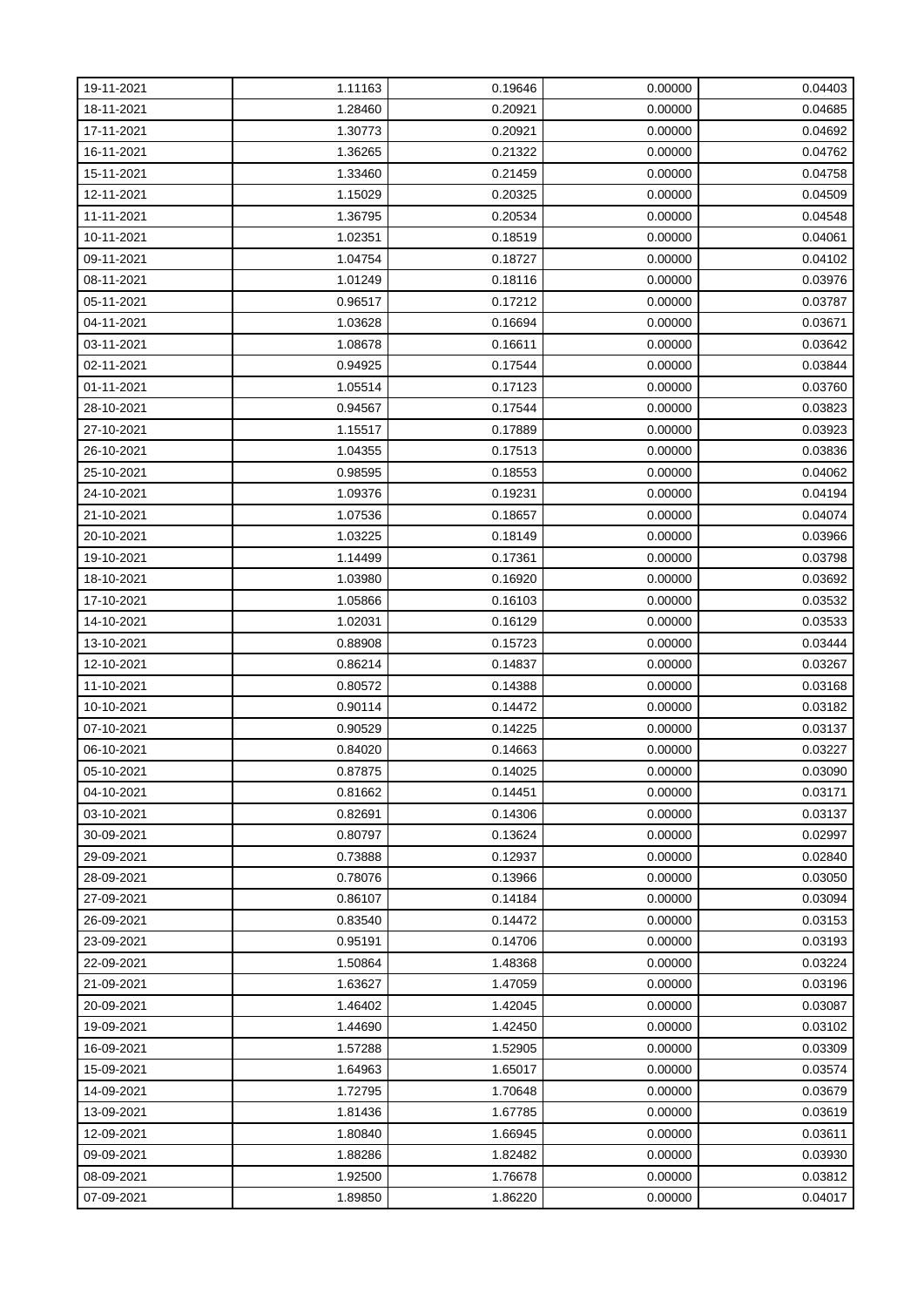| 06-09-2021 | 1.96900 | 1.87617 | 0.00000 | 0.04034 |
|------------|---------|---------|---------|---------|
| 05-09-2021 | 2.06457 | 2.00000 | 0.00000 | 0.04302 |
| 02-09-2021 | 1.95291 | 1.76056 | 0.00000 | 0.03783 |
| 01-09-2021 | 1.99322 | 1.80180 | 0.00000 | 0.03882 |
| 31-08-2021 | 1.83228 | 1.69492 | 0.00000 | 0.03662 |
| 30-08-2021 | 1.86674 | 1.79211 | 0.00000 | 0.03869 |
| 29-08-2021 | 1.75981 | 1.74216 | 0.00000 | 0.03769 |
| 26-08-2021 | 1.81886 | 1.65563 | 0.00000 | 0.03597 |
| 25-08-2021 | 1.76884 | 1.65837 | 0.00000 | 0.03601 |
| 24-08-2021 | 1.68038 | 1.67224 | 0.00000 | 0.03635 |
| 23-08-2021 | 1.76657 | 1.63666 | 0.00000 | 0.03561 |
| 22-08-2021 | 1.63086 | 1.56740 | 0.00000 | 0.03415 |
| 19-08-2021 | 1.69473 | 1.54799 | 0.00000 | 0.03387 |
| 18-08-2021 | 1.61603 | 1.55039 | 0.00000 | 0.03390 |
| 17-08-2021 | 1.71333 | 1.66667 | 0.00000 | 0.03634 |
| 16-08-2021 | 1.72592 | 1.70358 | 0.00000 | 0.03697 |
| 15-08-2021 | 1.58365 | 1.62075 | 0.00000 | 0.03516 |
| 12-08-2021 | 1.62707 | 1.57233 | 0.00000 | 0.03424 |
| 11-08-2021 | 1.60720 | 1.59236 | 0.00000 | 0.03467 |
| 10-08-2021 | 1.57730 | 1.56986 | 0.00000 | 0.03426 |
| 09-08-2021 | 1.76630 | 1.61031 | 0.00000 | 0.03509 |
| 08-08-2021 | 1.72468 | 1.69205 | 0.00000 | 0.03679 |
| 05-08-2021 | 2.08248 | 2.07900 | 0.00000 | 0.04499 |
| 03-08-2021 | 2.61910 | 2.32558 | 0.00000 | 0.05018 |
| 02-08-2021 | 2.14223 | 2.15983 | 0.00000 | 0.04653 |
| 01-08-2021 | 2.40737 | 2.21729 | 0.00000 | 0.04775 |
| 29-07-2021 | 2.30855 | 2.27273 | 0.00000 | 0.04886 |
| 28-07-2021 | 2.44626 | 2.18818 | 0.00000 | 0.04717 |
| 27-07-2021 | 2.02069 | 1.94553 | 0.00000 | 0.04219 |
| 26-07-2021 | 2.22917 | 2.07469 | 0.00000 | 0.04512 |
| 25-07-2021 | 2.20627 | 2.14133 | 0.00000 | 0.04656 |
| 22-07-2021 | 2.11513 | 2.15054 | 0.00000 | 0.04676 |
| 21-07-2021 | 1.99645 | 2.05339 | 0.00000 | 0.04463 |
| 20-07-2021 | 2.08928 | 2.02429 | 0.00000 | 0.04410 |
| 19-07-2021 | 2.14622 | 2.02840 | 0.00000 | 0.04406 |
| 18-07-2021 | 2.23428 | 2.15054 | 0.00000 | 0.04676 |
| 15-07-2021 | 2.67259 | 2.52525 | 0.00000 | 0.05479 |
| 14-07-2021 | 2.67591 | 2.60417 | 0.00000 | 0.05633 |
| 13-07-2021 | 2.55582 | 2.45098 | 0.00000 | 0.05328 |
| 12-07-2021 | 2.73278 | 2.52525 | 0.00000 | 0.05463 |
| 11-07-2021 | 2.58839 | 2.42131 | 0.00000 | 0.05227 |
| 08-07-2021 | 2.44468 | 2.39808 | 0.00000 | 0.05193 |
| 07-07-2021 | 2.41077 | 2.43902 | 0.00000 | 0.05292 |
| 06-07-2021 | 2.96381 | 2.61780 | 0.00000 | 0.05675 |
| 05-07-2021 | 2.94396 | 2.77778 | 0.00000 | 0.06010 |
| 04-07-2021 | 3.08995 | 2.76243 | 0.00000 | 0.05968 |
| 01-07-2021 | 2.48825 | 2.46305 | 0.00000 | 0.05340 |
| 30-06-2021 | 2.83819 | 2.55102 | 0.00000 | 0.05523 |
| 29-06-2021 | 2.51455 | 2.30947 | 0.00000 | 0.04983 |
| 28-06-2021 | 2.41556 | 2.39808 | 0.00000 | 0.05167 |
| 27-06-2021 | 2.48765 | 2.46305 | 0.00000 | 0.05299 |
| 24-06-2021 | 2.90005 | 2.52525 | 0.00000 | 0.05425 |
| 23-06-2021 | 2.44744 | 2.40964 | 0.00000 | 0.05181 |